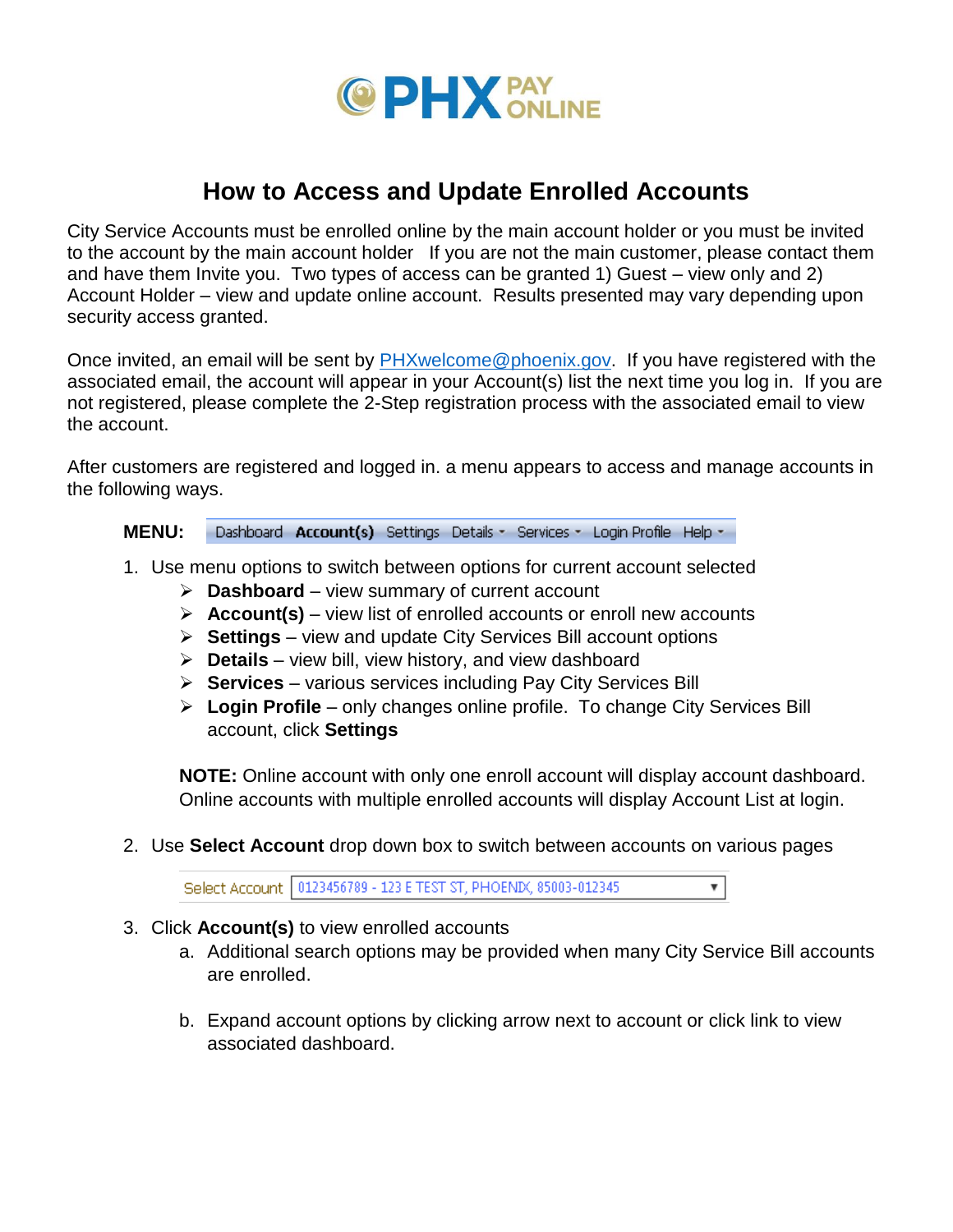



- i. Expanded account options include:
	- $\triangleright$  View the main account holder
	- $\triangleright$  Grant account access (Invite)
	- $\triangleright$  Remove or revoke access
	- $\triangleright$  Check if invitees have registered online
	- $\triangleright$  Add/Update account list nicknames

| $\checkmark$<br>0123456789 - 123 E TEST ST, PHOENIX, 85003-012345                        |                  |
|------------------------------------------------------------------------------------------|------------------|
| SAMPLE, WILLAIM A<br>is the main customer on this account.                               |                  |
| You have Account Holder access on this account.                                          | Remove My Access |
| Add a nickname for this account.<br>Add                                                  |                  |
| You may grant other users access to this account.<br>Invite                              |                  |
| Revoke Access<br>WILLAIM A SAMPLE<br>has Account Holder access to this account.          |                  |
| Revoke Access<br>wiliam.sample@mail.com (Unregistered) has Guest access to this account. |                  |
| Revoke Access<br>William Sample has Account Holder access to this account.               |                  |

- 4. Click **Settings** to view account update options.
	- $\triangleright$  Automatic Payment (AutoPay)
	- > Bill Delivery Method
	- $\triangleright$  Bill Notification Options
	- > Mailing Address
	- $\triangleright$  Contact Phone Number(s)
	- a. Click **Update** next to desired option, enter changes, and click **Save** to finish update.
	- b. Repeat for each update desired.